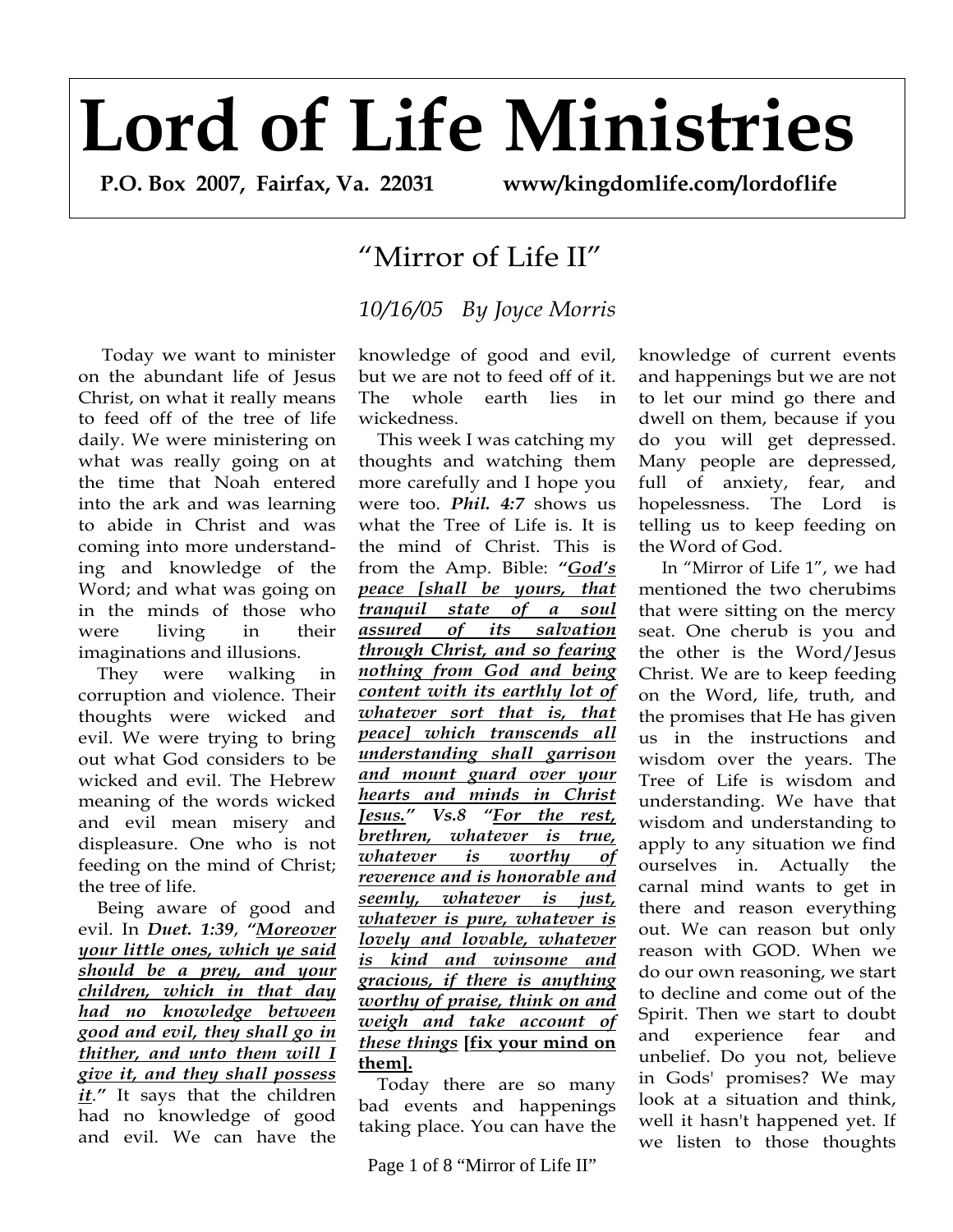long enough, we begin to feed off lies and begin to believe the opposite of what the Father has spoken to us. It is not easy.

 I am remembering when God had given me a promise and a Word from the bible. A promise will sustain you when you are in a dire situation. The soul (which is the woman) likes to talk to us. That is why Adam fell, he listened to the woman. The soul takes us into the five senses, it says, look, see, taste, smell, and hear. Then it says, eat it. We must hold on to the promise no matter what the situation.

 In the book of Acts, Paul had knowledge of the storm and he was fearful. We know that because the angel said; "Fear not." Paul took hold of that Word and proclaimed it to everyone around him. He kept his eyes off of the situation.

 The more we feed off of the tree of the knowledge of good and evil, the more it produces death. God gave every human being a free will. We have to choose. The Tree of Life is not knowledge but it is life, wisdom, and understanding. We can choose our self-will which is ego and pride (I will think the way I want to think) and don't care what God's Word says. The carnal mind is enmity toward God. It simply refuses to yield to the Word. I used to be a worry wart. I actually had a wart on my elbow. As I focused on the Word, in time the wart finally fell off. Worry and doubt is sin. We worry because we don't believe what God has said. Sometimes when God

tells us what to do in a given situation, we can't wait. We just want to get in there and fix it ourselves in our own strength and way. We want to interfere and hurry it up. The more we trust and rely on God (we have the word in our soul), the more our soul will be in a rest and not driven to do our own thing.

 God is creating One New Man. This One New Man is learning to walk in the Spirit. This man is in the world, but not of it. He is walking above problems and situations in the world and in his life. This One New Man is learning not to allow their situations to control them. They are learning that every situation is beautiful because they have had enough of the north wind to blow upon their lives. They are learning that in the fire of God (in those things that God has allowed to come their way), nothing but good will come out of it. The end results show the good. If we murmur and complain and throw up our hands; in the end, we will say, "Why did I try to interfere? Why didn't I rely on and trust God and allow Him to put His thoughts in my mind."

 In *Gen. 6,* the Lord was trying to teach the people but they wanted to go their own way. They listened to their soul and their flesh. The Tree of Life is sowing to the Spirit. How do you sow to the Spirit? There are two ways. One is to be led by the Spirit. That is to hear the thoughts of the Father and let Him guide you daily. To walk in the Spirit and be

led by the Spirit are two different things. We can obey the Lord and hear Him tell us to come to these meetings, but we can be complaining all the way to the meeting. We are obeying and being led, but we are not in the Spirit, because if we were, we would be going willingly and not be complaining all the way there.

 *Gal 5:25, "If we live in the Spirit, let us also walk in the Spirit."* The fruits of the Spirit flow out of us when we are in the Spirit. The fruits are love, joy, peace, longsuffering, gentleness, kindness, meekness, etc.. When we walk in the Spirit then all of the fruits are flowing out of us. If we are not walking in the Spirit, the opposite is flowing out of you.

 There are times when you are angry, but actually the only time that you should feel anger is when your life is threatened or being controlled by others. That is a healthy anger. Even so, we are to be slow to speak. Speak only when the Father gives you the words. Then those words will bring life and correction to the individual. They will know it is true.

 How did Jesus correct? He always started by pointing out something positive in the person, and then He would say, *"I have somewhat against you."* There is a way of correcting; of having wisdom. Knowing how to proceed to deal with people.

 The Lord wants us to feed off of the Tree of Life. In order to do that, we are to be an obedient doer of the Word, not a hearer only. We learned last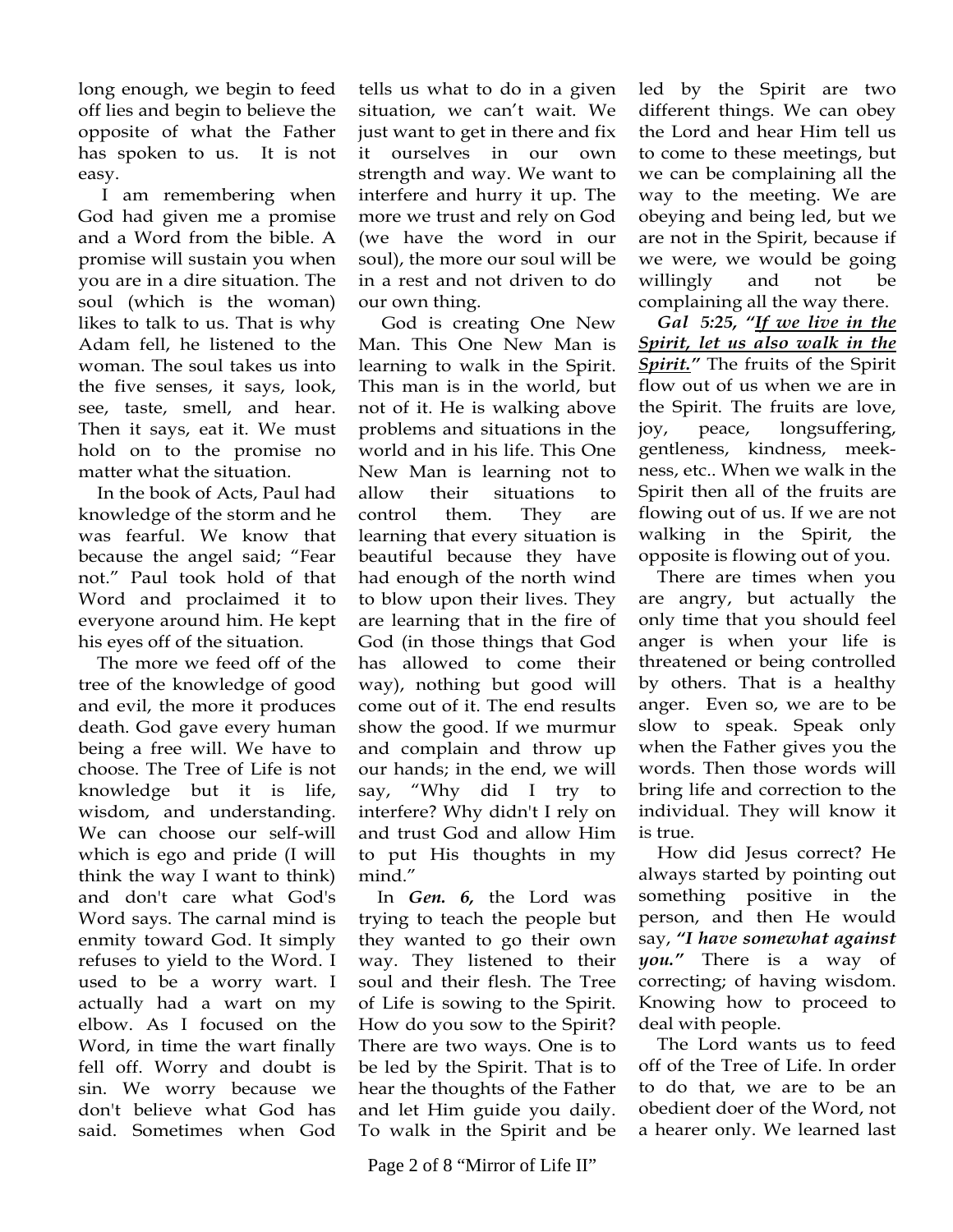## time, that there are two mirrors. One is the Word. We are to be constantly looking at/to the Word and the Spirit because, *"…man shall live by every word that proceeds out of the mouth of God."* That is in *Matt. 4:4.*

It is the bread of life that will sustain and give us the necessary instructions we need daily in our life. God is opening up these things to us because we need to abide in Christ as we never have before. We need to be caught up in Him like we never have before, because this is the day that God is causing the ark to go higher and higher. He is doing it by flooding our mind with the waters of understanding and wisdom which is the Word of God. As you yield to this you will come into a higher realm in Him.

 The more that God deals with certain areas in our soul and brings about change, the higher and deeper we will go in God. You will find yourself in a different level and begin to notice that your soul is coming into more of a rest. You won't get anxious when situations come about, and you won't get caught up with the anxieties of others around you. You will become more and more one with Him. You will experience a peaceful stillness in your soul and out of that stillness you will hear the small still voice of God. He will give you instructions, at any given moment, when you need it. This is the abundant life.

 God came so that we might have life, and life more

abundantly. That is what everyone really wants. An abundant life in Him. *John 10:10, "The thief cometh not, but for to steal, and to kill, and to destroy: I am come that they might have life, and that they might have it more abundantly."* It amounts to thinking life; living life, with your soul in a rest. Feeding off the Tree of Life means not just hearing the Word, but eating it, meditating on it, and allowing it to become a part of you. It is just like an old cow. A cow eats and chews and chews and chews before they swallow.

 When we hear these instructions, it is not enough to just hear. There are two mirrors. In one mirror, one cherubim is facing another cherubim, which is us facing Jesus Christ. We are being changed from glory to glory into that image. God wants us to be changed into that image, which is the nature of God. Everything depends on our relationship with Him. How deeply rooted are you in your relationship with Him? What kind of love affair are you having with Him? Do you have a burning in your soul and a craving hunger for the things of God? Actually, there is a dissatisfaction that we have inside. We want more, because deep down we know there is so much more to know and understand. We know that He desires to reveal more to us. It is so wonderful to have this relationship and love affair with Him. It is the most important thing in our life. Do not let a day go by without

spending time with Him.

 The other mirror is when we look and see our self, in our own mirror. Read *James 1:22- 24.* When you do not do what you hear (the Word that you have heard; what the Lord is teaching you; and the instructions He has given you) then you are looking into your own mirror. In *James* it says, *"Immediately you forget who you really are and you begin to think that you are just a natural man. You deceive your own self."* We are our own worst enemy when we hear the instructions, but we do not apply them.

 When we hear the Word our heart rejoices; *Rev 10:10.* The angel came and told him to eat the little book. The book tasted sweet as honey, but after it hit the belly is was bitter. The belly speaks of the appetites of the flesh. When we start following God's instructions, your fleshly desires become weaker and our soul begins to die. The soul doesn't like it.

 Paul talked about Christians that were enemies to the cross and that they loved to feed off of the flesh. If we sow to the flesh, we reap corruption. That is the tree of knowledge of good and evil. If we sow to the Spirit, we reap life. *Gal 6:8, "For he that soweth to his flesh shall of the flesh reap corruption; but he that soweth to the Spirit shall of the Spirit reap life everlasting."* 

 God is not a God to be mocked. He tells it like it is. He gave Adam one commandment. If we lived by that one commandment we would live forever. He said if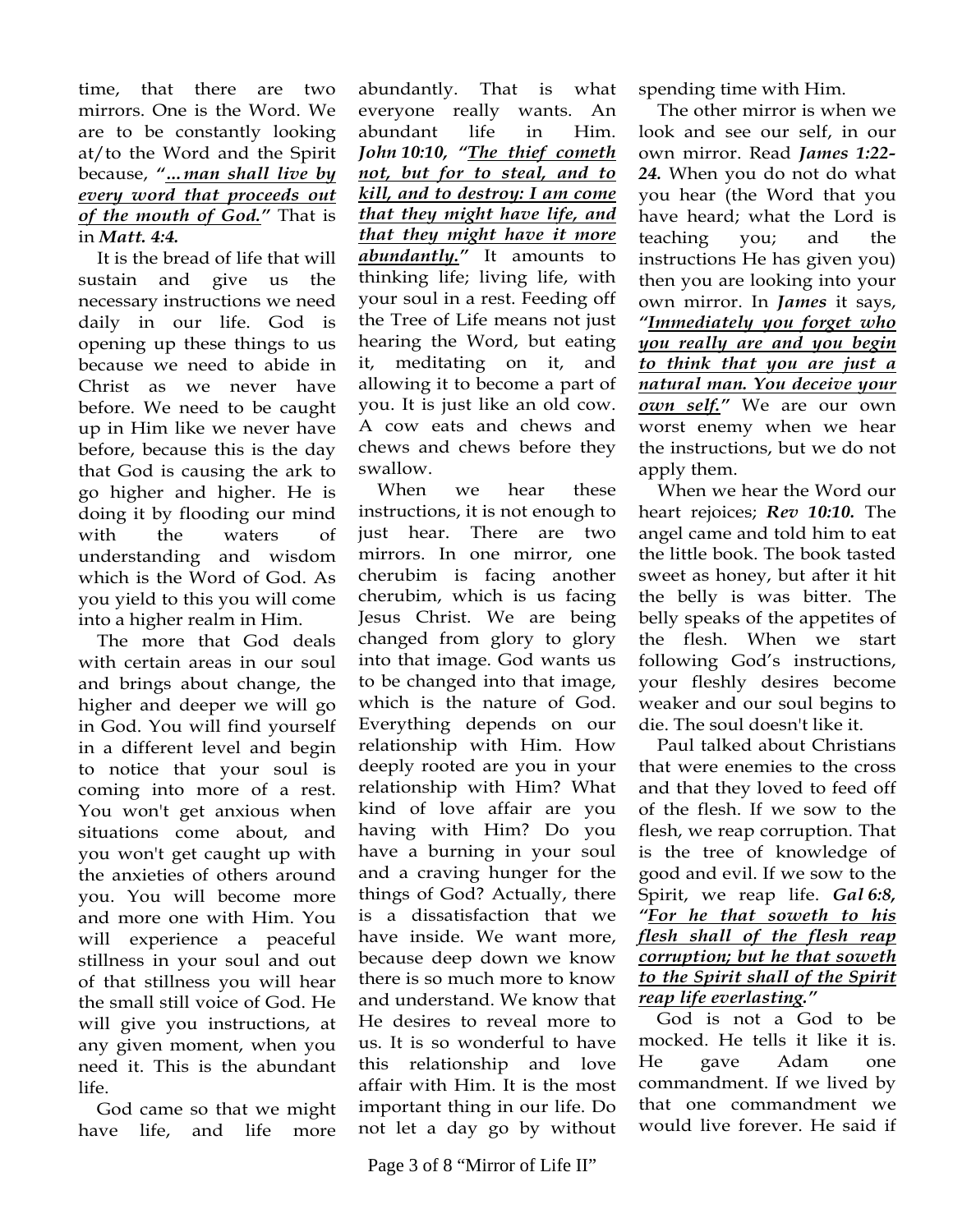we eat of the tree of the knowledge of good and evil we shall surely die; meaning we will decline and enter into a spiritual death. It is just as if you are caught up in a balloon. You are floating in the air and you are riding in the clouds of Christ. You experience His peace, joy, and righteousness. That is the kingdom of God. The Tree of Life is nothing but righteousness, peace, and joy in the Holy Spirit. You have right thinking and you are floating, but then all of a sudden you start feeding on the tree of the knowledge of good and evil (which is the carnal mind). The balloon bursts and you start declining. Your mind starts having a pity party. You start thinking, "God doesn't love me; He doesn't care; I'm lonely; nobody likes me. I'll just sit here and be miserable." Yes, you will be miserable and alone. Some people get into the darkness of their mind and can not get out. They create such a hell for themselves. They don't understand that when they get into that frame of mind they are drawing more darkness to them. They are drawing more of the forces in the invisible realm and it gets so bad some begin to think of suicide.

 God is saying we cannot afford to go there. We should say to SELF, "Self, you have no right to go there or to feel sorry for yourself because of what Jesus did on the cross." We should say, "Jesus Christ died on the cross for ME so I might have life and have it more abundantly. What have I

got to be miserable about?" Other people have it much worse than I have." We get out of the pity party by remembering that we have a place to sleep, a roof over your head, food to eat, and a little money. I can take one day at a time. God is trying to show us that we can have the knowledge of it, but we are not to feed on it. Don't let your mind go in the wrong direction. Stop the negative thoughts.

 Solomon went up on Mount Gibeon. Mount Gibeon means; pure, brilliant and snowy. He was praising God, on that mountain and putting those negative thoughts on the altar. The best fast there is, would be fasting from negative thoughts. Say to your self, "I am not going to eat that!" Have you ever heard your soul talking to you? Sure you have. Sometimes our mind won't shut up. When that happens, get on the mountain of the Lord and start praising God. As we praise Him, we are sacrificing all those thoughts. All of those negative thoughts are being consumed by the Spirit of the Lord. They are being consumed by Christ. As God consumes those thoughts He brings us into a stillness in our mind.

 How do we pray? We say, "Lord I have a problem. Lord I need money to pay my bills, or Lord I have such a bad pain. Lord when are you going to heal me? Etc. etc." How did Jesus tell us to pray? *"Our Father, who art in heaven…"*. We are not praying in this way if your mind is on all of our

problems. We beg and plead with Him when He already knows our problems. He knows what we need.

 How would it be if you had a child who would come everyday begging and pleading for help. And yet another child comes along and says, "Oh Father you are the greatest. You are everything in the whole world. The earth is yours and the fullness thereof." We need to come before Him and quote the scriptures about His majesty, His greatness, glory, power, and goodness. Just go on and on about how great He is. We need to say, "Lord you gave me the promise, and I am not going to say IF any more. I will say WHEN and be patient." When we say "IF", it means that we doubt Him." God doesn't want us to keep knocking and pursuing Him for the same things over and over. He already knows your situation. *Matt. 6:7-10* says, *"But when ye pray, use not vain repetitions, as the heathen do: for they think that they shall be heard for their much speaking. Be not ye therefore like unto them: for your Father knoweth what things ye have need of, before ye ask him. After this manner therefore pray ye: Our Father which art in heaven, Hallowed be thy name. Thy kingdom come. Thy will be done in earth, as it is in heaven."* As we come before Him and praise Him, we are allowing the Christ to consume those thoughts in our mind and make our thinking pure, snowy, and white. This is how we are elevated into the mind of Christ. We then begin to lose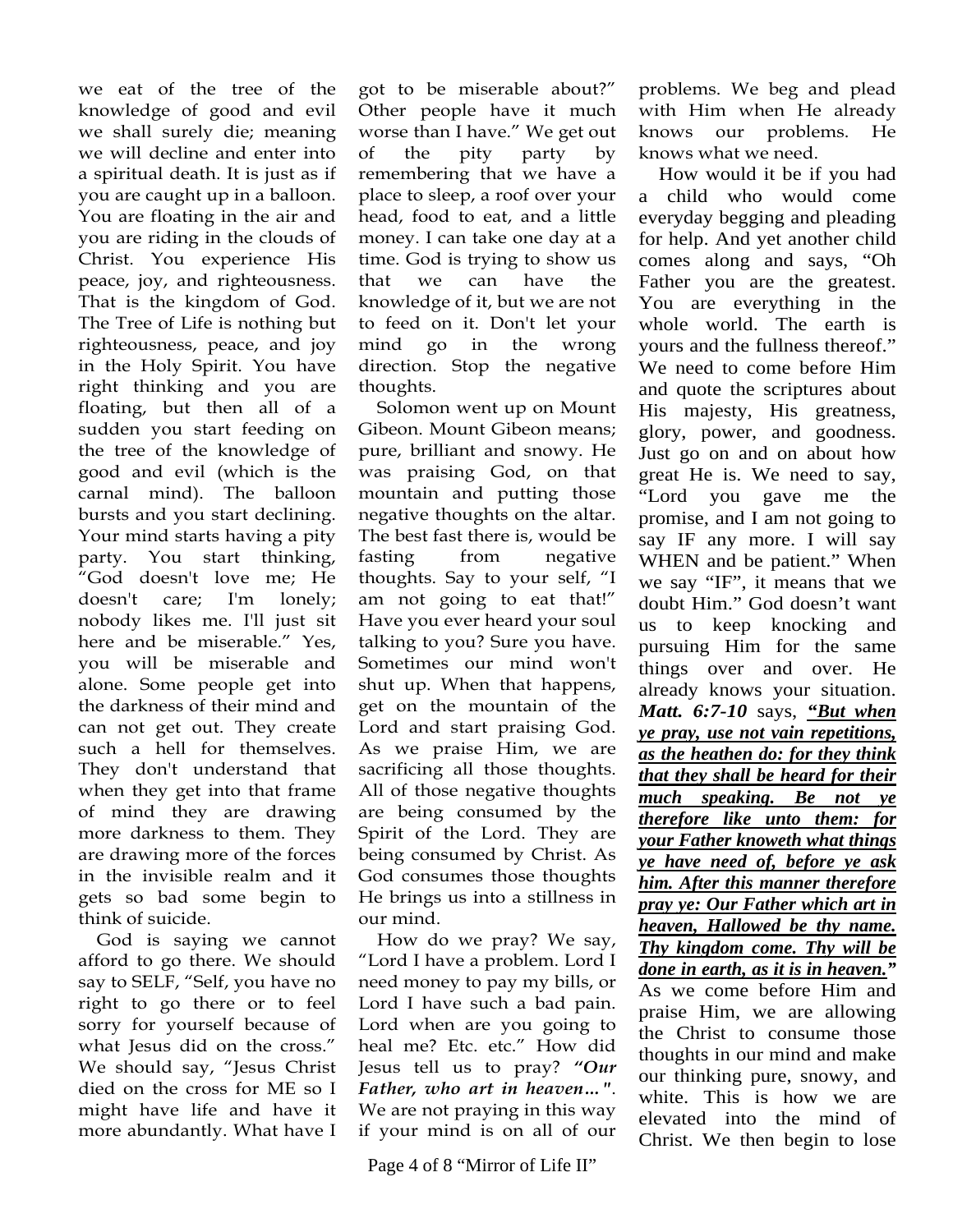sight of our self. It is not about us, it is about Him. When we focus on Him, we remember how great He is!

 Sometimes God wants to talk and other times He does not. We all like the times when He talks to us. He does this in many different ways and in His own time. He will talk to us by giving you a Word. You will know it is coming from Him. Also when God gives us a Word, we are elated; but shortly after receiving the Word, all hell seems to break loose. Many years ago, while in the hospital, I was told that I would die within two months because of the cancer I had. God told me to walk out of the hospital and that I would not die. I obeyed God and walked out, but my condition worsened. I prayed and said, "Lord, "What is happening?" He told me that I was being tested. He showed me how much I was really in the feeling realm. He showed me to go by what He spoke to me and not by my feelings. "Claim the Word that I have spoken to you."

 There is a song that I like very much. It is: **"God is opening up the Books of Life, that all truth may be told. A sure word yet was written, that the prophets had foretold. These Words will resurrect the dead, yet before the seat they stand. My judgments and My mercy seat will bring forth this corporate man."** 

 It is God's mercy and correction that will bring forth the corporate man. He corrects us when we do wrong or when we say it wrong, in order to bring us to the place where we only want to eat off of the Tree of Life.

 It is possible for us to sabotage our own blessings. Solomon only asked for wisdom and understanding so that he could discern and bring a righteous judgment to the people. God not only gave him wisdom and understanding but He gave him more than that. Solomon had great worldly wealth. *IKings 3:3*, *"Solomon loved the Lord, walking in the statutes and practices of his father, only he sacrificed and burned incense in the high places. 3:4, The king went to Gibeon to sacrifice there, for that was the great high place. One thousand burnt offerings Solomon offered on that altar."* Gibeon means white, clean, pure, brilliant, and snowy. He was growing up and having a relationship with the Father, letting the Lord cleanse and purge his mind. He probably gave sacrifices in the natural too. *IKings 3:5 Amp., "In Gibeon the LORD appeared to Solomon in a dream by night: and God said, Ask what I shall give thee." IKings 4:29 Amp., "God gave Solomon exceptionally much wisdom and understanding and breadeth of mind like the sand of the seashore."* That is mind boggling. If you look at the sand on the beach, there is no way you could ever number the granules. *IKing 4:30 "Solomon's' wisdom excelled the wisdom of all the people of the East and all the wisdom of Egypt."* 

 Page 5 of 8 "Mirror of Life II" The Lord let me experience the last stages of the soul being completed. He showed me that the last stages of the soul will be when God swallows it up completely. I saw gold flooding the mind and heard there is nothing but wisdom and understanding. The soul has to be totally swallowed up into God and then you have Gods mind. There is no more doubt, fear or unbelief because you have been totally caught up in Him.

 Because of the wisdom that Solomon had, people came in great numbers. In *IKings 4:32, "He originated 3000 proverbs, and his songs were 1005. 33, He spoke of trees, from the cedar that is in Lebanon, to the Hyssop that grows out of the wall;* (in reference to trees he was talking of the sons of God)*." IKings 4:33, "He spoke also of beasts, of birds of creeping things and of fish"*. *34 "Men came from all people to hear the wisdom of Solomon and from all kings of the earth who had heard of his wisdom."* I believe that this will take place again as God issues in His Kingdom in the earth. The good news is that with all that wisdom and understanding, Solomon was using it to teach others. If you look at chapter 10, the Queen of Sheba came because she heard various sources that an individual had wisdom and that everyone who was with him was very happy. They were applying and using what they were learning from him. It was not just talk but it was what they were doing and being.

How can we sabotage our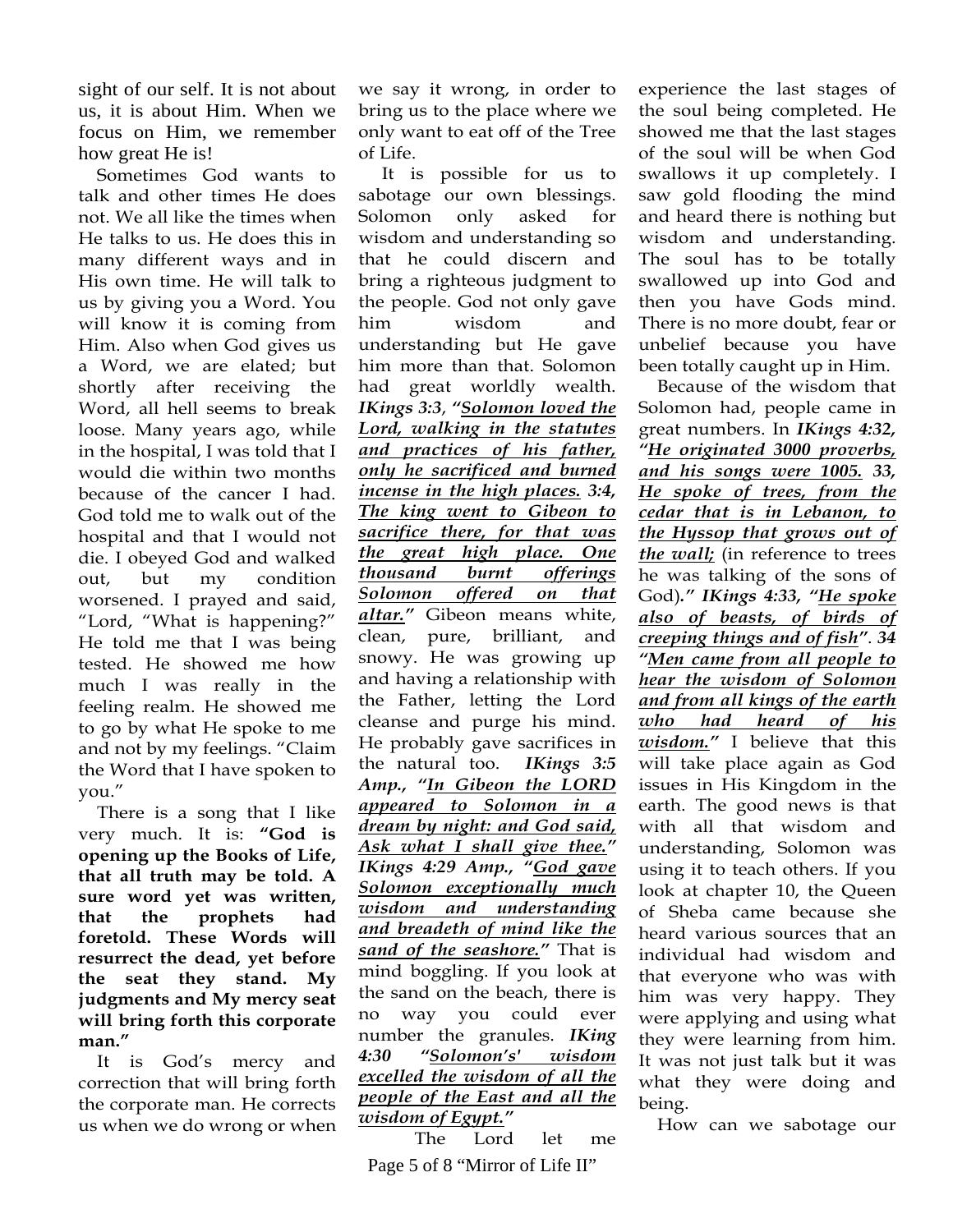blessings? We sabotage our blessings by letting our soul feed off of negative thoughts and things that are not true. We sabotage it even more with our speech. We have the Tree of Life in our tongue or we have the tree of knowledge. So therefore what we are saying can sabotage our blessings.

 *Prov.18:4*, *"The words of a mans mouth are as deep waters, and the well spring of wisdom as a flowing brook. It is not good to accept the person of the wicked, to overthrow the righteous in judgment. A fools lips enter into contention, and his mouth calleth for strokes* (wanting to be patted on the back)*. A fools mouth is his destruction and his lips are the snare of his soul."* When we sow to the Spirit, we reap life. But when we sow to the flesh, we reap corruption. Corruption and destruction are one and the same. So the words we speak can be a snare to our soul. Many times we create our own hells. When bad things happen, if we keep talking about it, we make matters worse. Some people who are very poor may be that way because of their generations. By God's grace the poverty could be dealt with and God could break it off in an instant. If an individual goes around continually saying, "I have no money; I am poor; I will never make it; I can not afford this or that", they will never make it. God has promises in his word. Those promises are what you should be speaking. The scripture says: *"As a man thinketh, so he is!"* 

We are programmed to the negative and focusing on our circumstances. Because of that, we get on the wrong track and go into negative thinking. God wants us to seek Him in order to find out what is it in our mind that keeps creating negative thinking. He wants to break the pattern of this type of thinking whether it be from our generations or something else that is in your soul.

One time at Lorton Prison, I looked at the face of one of the inmates. He was the saddest individual I had ever seen. He came up front and the Lord showed me that from his childhood he had nothing but sad things happen to him. It was one terrible thing after another. He just couldn't think that any good thing could happen to him. It took Christ to break that cycle of his negative and hopeless thinking. God said now I want to change your thinking, and He did.

The tongue has the power of life and death. We are co-creators in Christ. That man admitted his unbelief and said, "Jesus help my unbelief." He was changed. We need to ask the Lord to change us. To admit our unbelief and expect what He has promised us. *Prov. 18:21, "Death and life are in the power of the tongue; and they that indulge in it shall eat the fruit of it* (Whether it be life or death)*."* If we love life and are speaking life, then the fruit we bear and feed on is life. If we love to talk negative, we keep on creating negative and eating the fruit of it. We create

Page 6 of 8 "Mirror of Life II"

it with our thinking and your speech. This is nothing new. *"A perfect man that does not offend by his words has bridled his tongue."* He does not offend the kingdom of God. *James 1:19* says, *"Let every man be swift to hear and slow to speak."* If a person talks a lot, with a multitude of words, you will find sin in it. The more we grow in God, the less we will have to say. As we come into a higher realm in Him, we will have less and less to say. You WILL be slow to speak.

 When I worked in an office I noticed that a particular person would walk in and the whole atmosphere would be changed. Words can destroy or bring life. God wants us to get a hold of what He has been teaching us here. If we really get this and understand this teaching, we will experience a much greater change in this body. *Eccl.5:2, "Be not rash with thy mouth, and let not thine heart be hasty to utter anything before God: for God is in heaven and thou upon earth; therefore let thine words be few."* That means that every time we are talking, we are saying it before God. We all need to remember that.

 *Eccl. 5:3*, *"For a dream comes through the multitude of business; and a fool's voice is known by a multitude of words." Jer.17:5 "Thus sayeth the Lord; cursed be the man that trusteth in man, and maketh flesh his arm, and whose heart departeth from the Lord." Jer. 17:6, "For he shall be like the shrub in the desert, and shall not see when good cometh; but shall inhabit*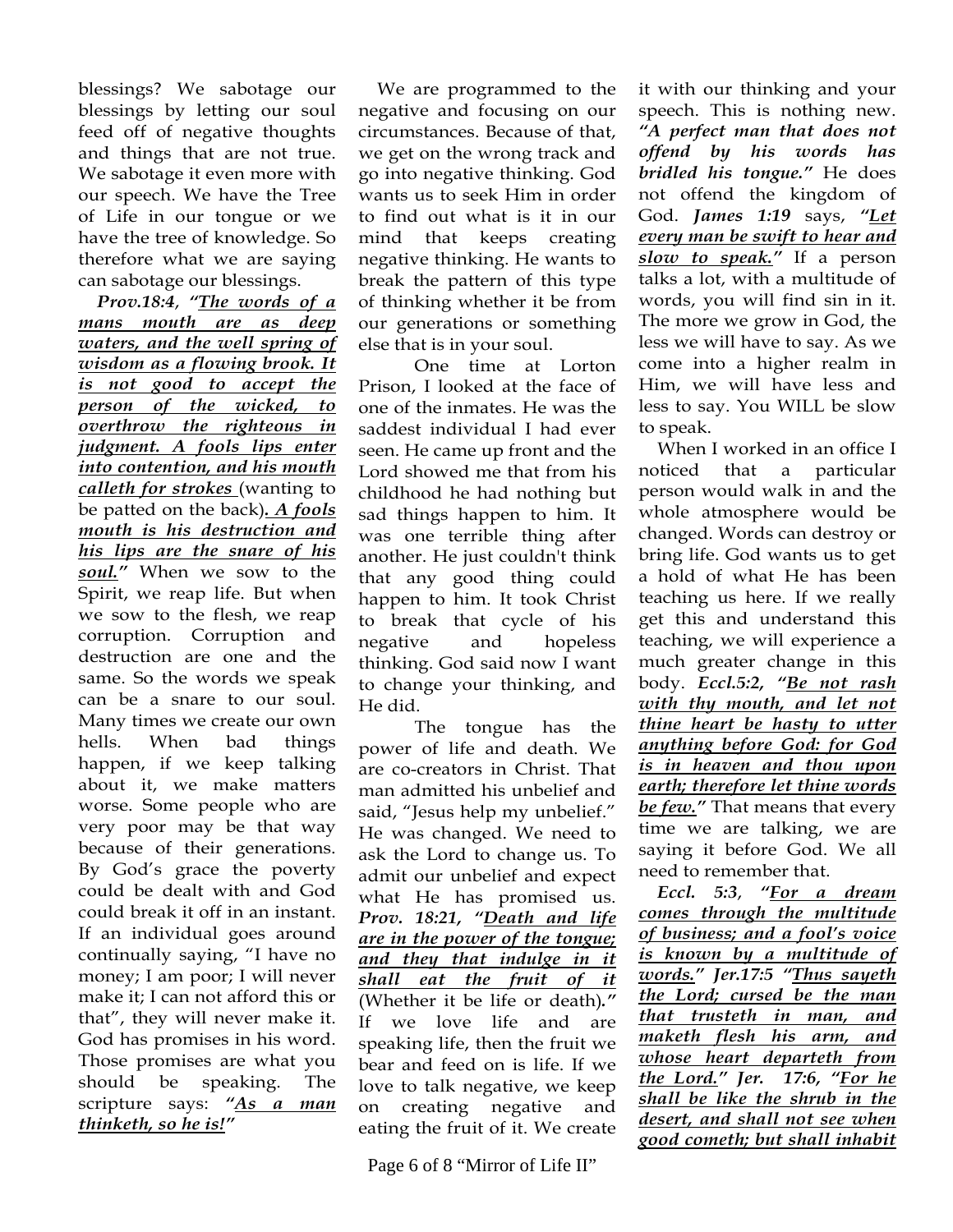*the parched places in the wilderness, in a salt land not inhabited."* This is an individual trusting in his own flesh, trusting in man, who is eating from the tree of the knowledge of good and evil. Leaving God out of everything. They begin to dry up and become dry as a desert. When something good happens they can't see it. *Jer. 17:7, "Blessed is the man that trusteth in the Lord and whose hope the Lord is."* Those are ones who are feeding on the Tree of Life. *Jer. 17:8, "For he shall be as a tree planted by the waters, and that spreadeth out her roots by the river, and not see when heat cometh, but her leaf shall be green; and shall not be careful in the year of drought, neither shall cease from yielding fruit."* This is a tree that is LIVING by the waters of understanding and wisdom. Their roots go deep in God. The tree is green. Solomon pointed out the cedar tree. The cedar trees were always green. Termites will not eat cedar. Negative thoughts love to kill the Christ and eat up the fruit and anything that has life. *Ps. 23, "He leadeth you into green pastures and leads you by the still waters*,*"* which gives us peace in our mind. If you have no peace it means that you are not letting Him lead you. You are back in your own self-will and are being led by your own thoughts. *Jer. 17:8, "They do not cease from yielding fruit."*  There is nothing there consuming the joy, peace, and the life that God Has given us. *Jer. 17:9, "The heart is deceitful above all things, and* 

*desperately wicked, who can know it?" 10, "I the Lord search the heart, I try the reins, even to give every man according to his ways, and according to the fruit of his doings."* 

 He is saying that out of our own mouth the words can sabotage our blessing. This opens up even more understanding in regard to what walking and feeding off of the Tree of Life really is. Yielding to the Word; trusting the Father; and not doing our own thing. *Prov.6:2, "Thou art snared with the words of thy mouth." Prov.12:13, "The wicked is snared by the transgressions of his lips: but the just shall come out of trouble." Ps. 52:1*, *"Why boasteth thou thyself in mischief, 0 mighty men. The goodness of God endureth continually." Vs.* 2, *"Thy tongue deviseth mischief: like a sharp razor, working deceitfully. Thou lovest evil more than good; and lying rather than to speak righteously."* It is saying that we would rather listen to and speak the lies in our own mind than believe His Word. Therefore we are not loving the goodness of the Lord continually. *Ps.52:4, "Thou lovest all devouring words 0 thou deceitful tongue."* 

 There are words that devour your blessings. Oh, I wonder how many blessings we have missed. You can turn it around. Just learn from your mistakes. Have you ever said something and then wish you could reel it back? Just ask the person to forgive you and get it right the next time. Practice

Page 7 of 8 "Mirror of Life II"

makes perfect. We are forgetful people. Sometimes we have to refresh our memory and remember the instructions God has given us in the past. Get up in the morning and say, "God it is you and I. I am not going it alone in my own strength. Without you I can do nothing. I love you and I love your Word. I am going to do what you tell me to do."

 The proof is in the pudding. Actions speak louder than words. Lots of people say they love God but it is their actions and behavior that counts. To repeat *Ps. 52:4*, *"Thou loveth all devouring words; 0 thou deceitful tongue."* The tongue robs us of our blessings. *Eph. 4:29 Amp.*, *"Let no foul or polluting language, nor evil word nor unwholesome or worthless talk [ever] come out of your mouth, but only such [speech] as is good and beneficial to the spiritual progress of others, as is fitting to the need and the occasion that it may be a blessing and give grace (Gods' favor) to those who hear it." Eph. 4:30*, *"And do not grieve the Holy Spirit of God[do not offend or vex or sadden], by Whom you were sealed (marked, branded as God's own, secured) for the day of redemption (of final deliverance through Christ from evil and the consequences of sin)."* Read all of *Eph. 4*.

 *Zeph. 3:14*, *"Sing, 0 daughter of Zion; shout, 0 Israel, be glad and rejoice with all the heart, 0 daughter of Jerusalem." Vs.15 "The Lord has taken away thy judgments.* (So many times we judge wrongly, regarding